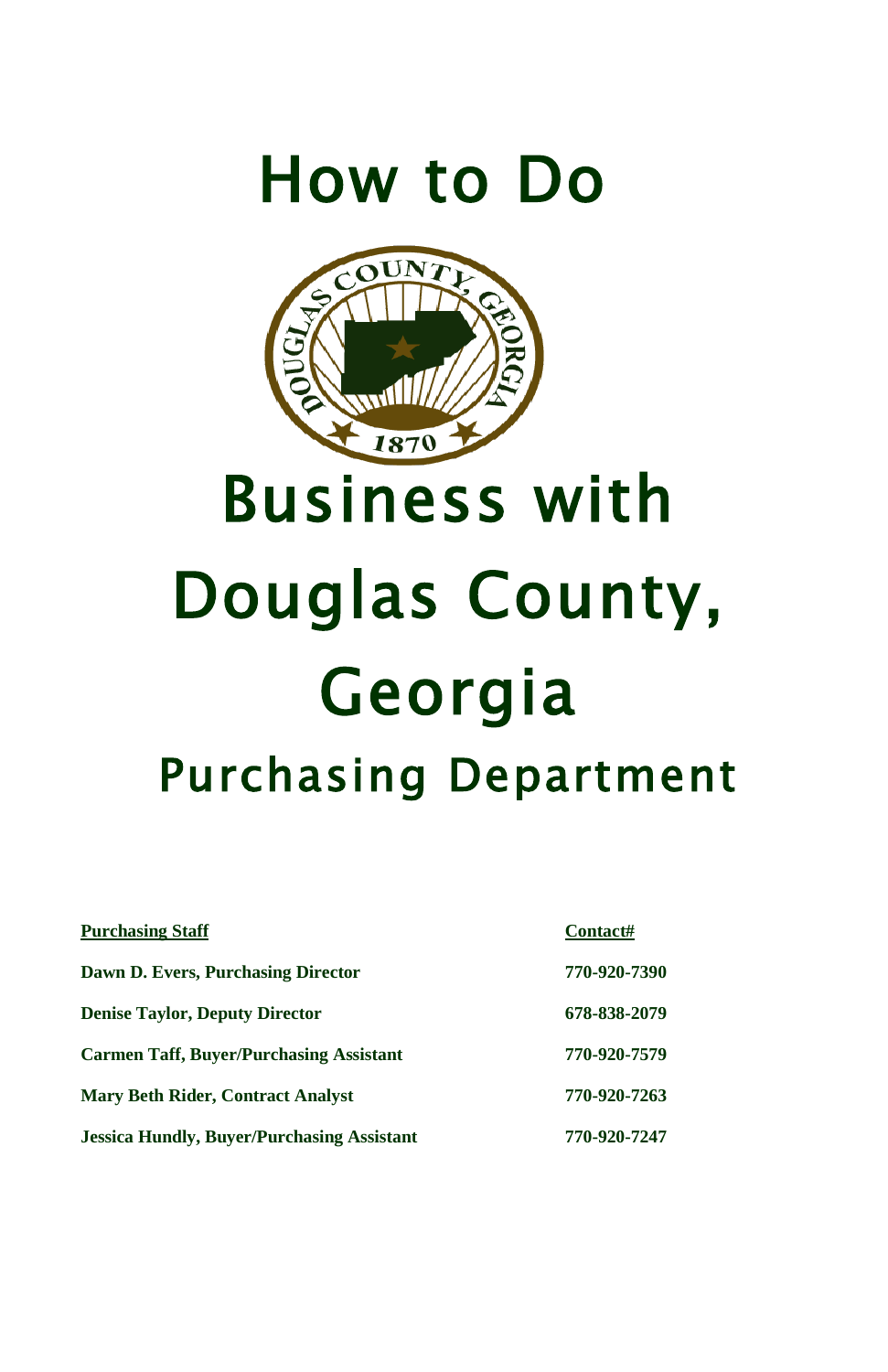### **Table of Contents**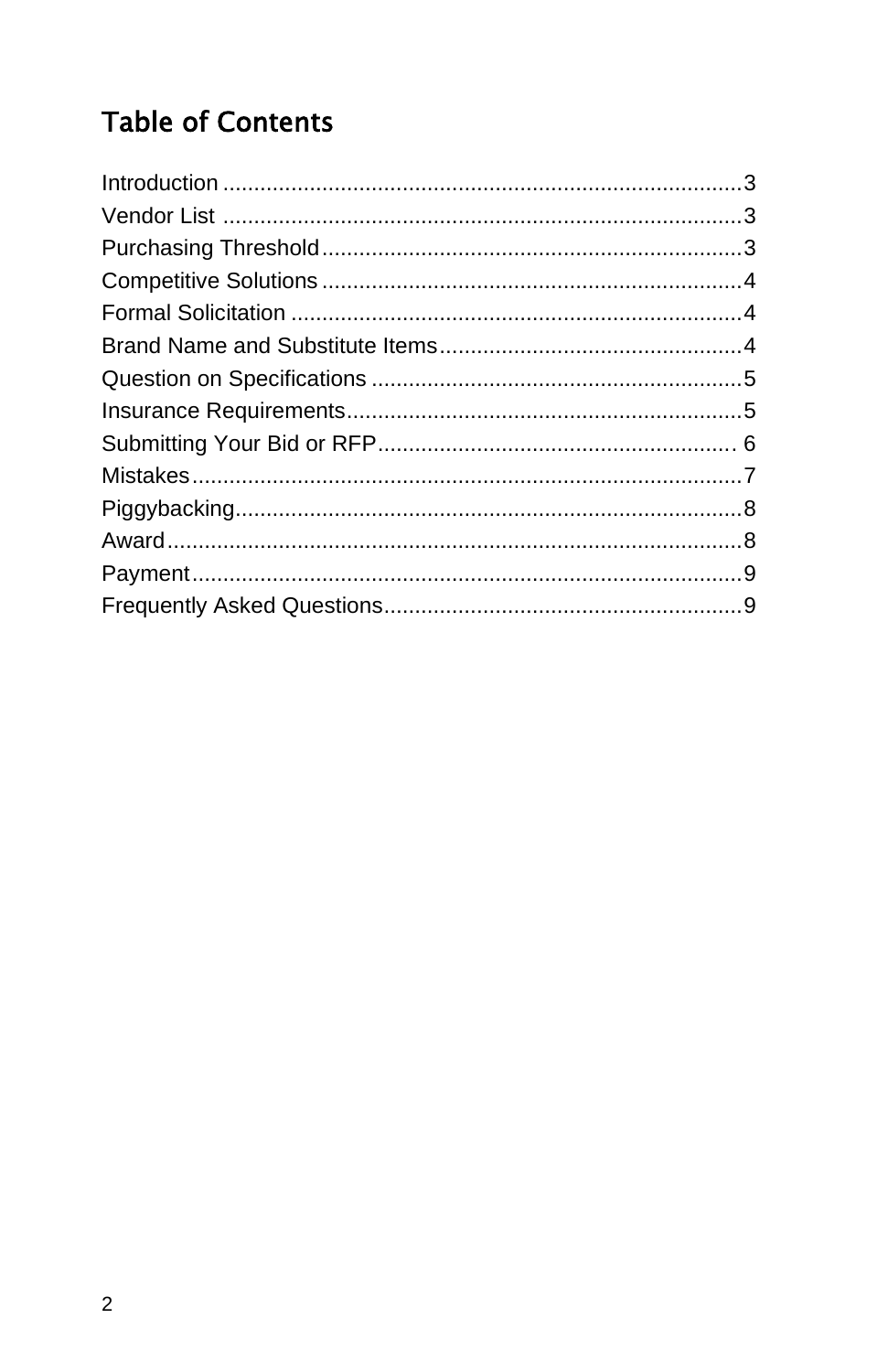### Introduction

The Purchasing Department should be your first point of contact with the County. Our role is to bring together users and suppliers to ensure that the County receives the best value for the services, materials, supplies and equipment needed to effectively and efficiently operate the County. We are here to help you understand how best to do business with Douglas County. As can be expected, there are rules to follow and we will do our best to inform you of these rules.

# Vendor List

Vendors wishing to be placed on Douglas County's vendor list and receive automatic notification of Bids and RFP's are encouraged to submit a vendor application. The vendor application can be downloaded from our website.

# Purchasing Thresholds

The Purchasing Department has the responsibility of conducting County business in a professional manner.

The County's operating funds come from local taxpayers, State and Federal governments, various fees, grants, special activities, etc. Therefore, all purchases no matter how large or small must be made in accordance with the County's Purchasing Policy. The County's Purchasing Policy dictates the method of procurement that must be used for each type of purchase:

### 1. **Required Quotation Procedures**:

| а. | \$0                | to \$1,000           |
|----|--------------------|----------------------|
| b. | \$1,001 to \$1,500 |                      |
| c. |                    | \$1,501 to \$25,000  |
| d. |                    | \$25,001 to \$50,000 |
| -1 | $ATOAOA = A + 1$   |                      |

One (1) quote acceptable Three (3) Telephone or written quotes Three (3) written quotes **required** Three (3) written quotes responding to County's scope of work d. \$50,001 and over Sealed Bids/Proposals

#### 2. **Sealed Bid/Proposal Process**:

Once approved in the departmental budget or approved to advertise for bids by the Board of Commissioners, a description of the items/services required is advertised in the legal organ, Douglas County Sentinel, generally two (2) weeks prior to the Bid Opening. All Bid Openings are open to the Public and all vendors are encouraged to attend.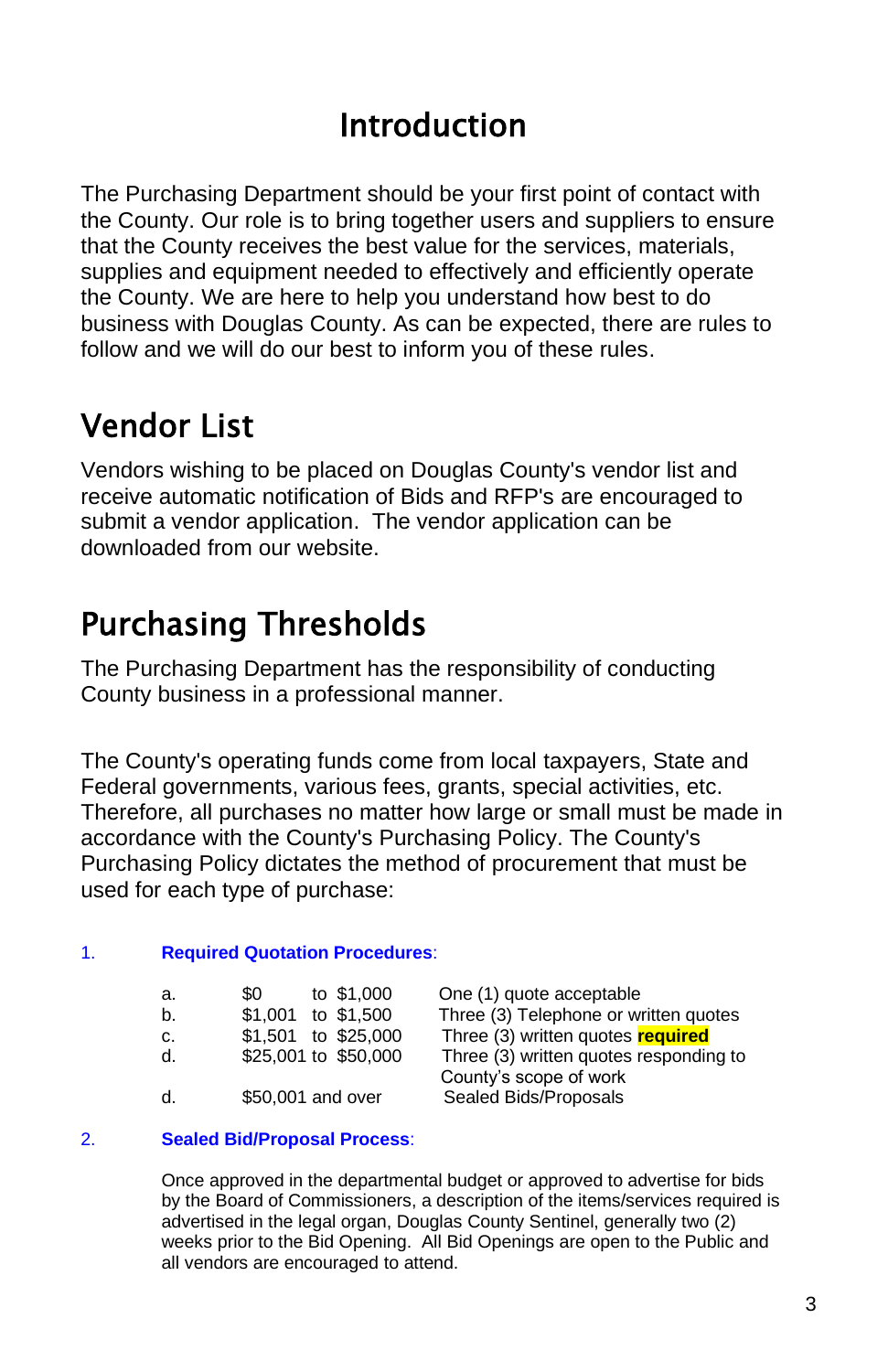It is against the County's Procurement Policy to split a purchase into two or more orders to avoid the \$50,000 limit and related requirement for the Bid or RFP process.

### Competitive Solutions

In general, price competition is the best way to make money go further. The process we go through also designates who the chosen vendor should be in a fair and equitable manner. That is why we advocate competition "wherever practicable" in an effort to promote fairness and better pricing.

### Formal Solicitation

Formal Solicitation is required when the purchase is anticipated to exceed \$50,000. There are two basic types of formal solicitations:

- 1. Invitation to Bid (BID)
- 2. Request for Proposal (RFP)

Both the Bid and RFP require advertisement in the local newspaper and may also be advertised in other area newspapers and professional trade journals. The intent with these solicitations is to generate as much involvement as possible with qualified suppliers. There are some significant differences between the Bid and RFP. The primary difference is award criteria. Generally, the Bid is awarded to the lowest responsive and responsible bidder. In other words, the bidder who submits a bid that meets all of the requirements and specifications of the Bid at the lowest overall cost. On the other hand, the RFP is typically awarded to the responsive and responsible respondent receiving the highest overall ranking, as decided by an Evaluation Panel. During the RFP evaluation process, the top ranked respondents may be asked to give a formal presentation to the panel. Additionally, the price and other terms of agreement may be negotiated with the firm receiving the highest overall ranking by the panel.

### Brand Name and Substitute Items

The County is always seeking the best value for the money. Occasionally, a brand name is used in specifications to establish a standard grade or quality and will generally be followed by the words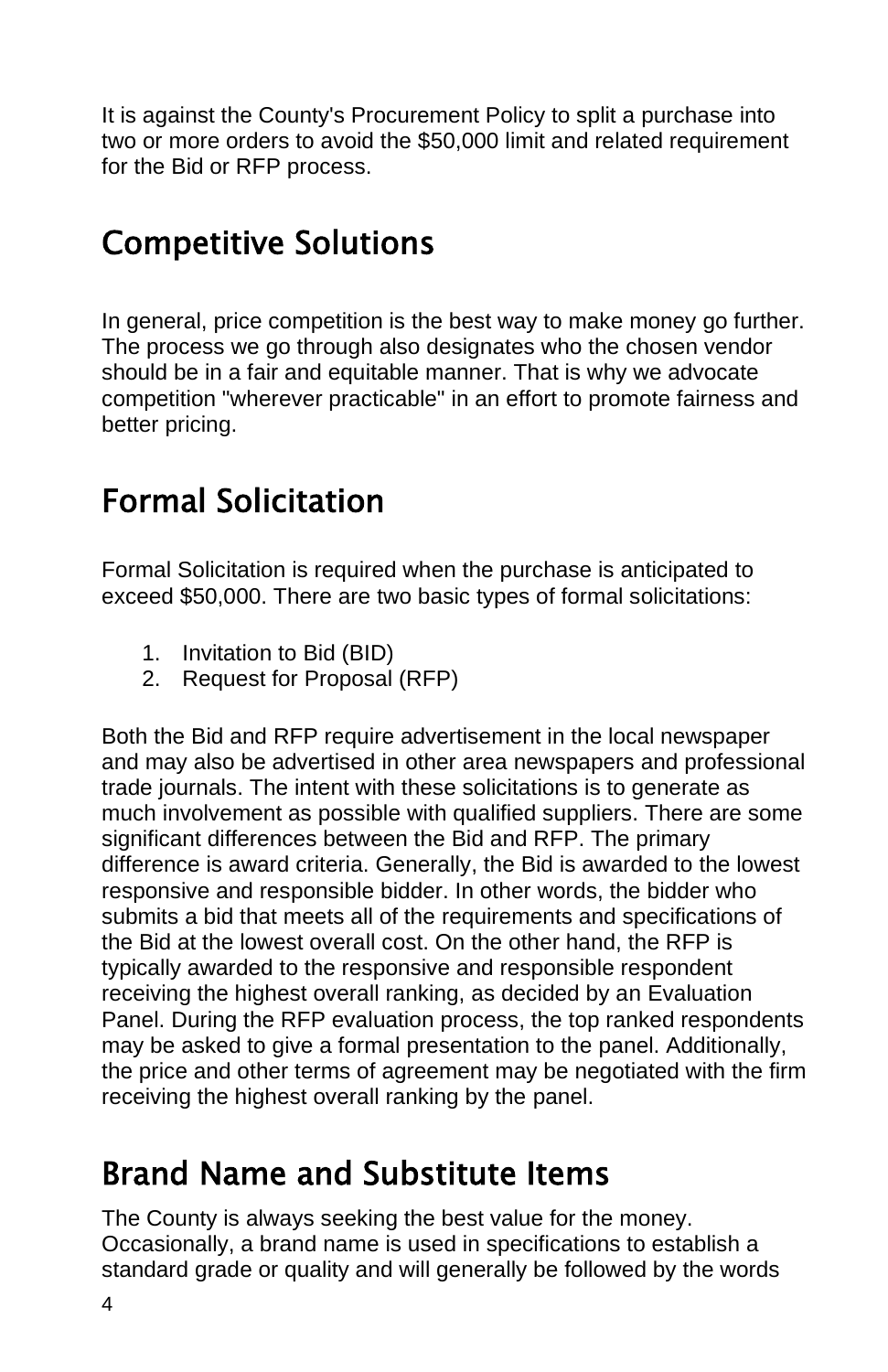"or equal". The County will consider any substitute item(s) that meet or exceed all the requirements of the specifications. It is the supplier's responsibility to provide all the information on any substitute item(s) they use in their bid. The County reserves the right to review and either accept or reject any substitute item(s).

### Questions on Specifications

Questions pertaining to a Bid or RFP should be directed to the Purchasing Director at (770) 920-7390. The County will frequently hold a public "pre-bid" or "pre-proposal" meeting to review the specifications and answer any questions prior to the Bid or RFP opening date. When appropriate, a site visit may be conducted following the "pre-bid' or "pre-proposal" meeting. We strongly encourage all prospective bidders or respondents to attend these meetings. A pre-bid/proposal meeting is usually not "MANDATORY". The meetings are sometimes mandatory if Douglas County wants the vendors to actually SEE something.

When revisions or clarifications to the Bid or RFP are necessary, the County will issue an addendum. An addendum is a written document that modifies the Bid or RFP and becomes part of the Bid or RFP documents. Sometimes it is necessary to issue more than one addendum. Each bidder on the list of bidders (or plan holders list) will receive a copy of each addendum; however, ultimately it is the vendor's responsibility to ensure they have received any addenda.

### Insurance Requirements

The Douglas County Board of Commissioners generally requires anyone who is performing any work on County owned property to provide the following forms of insurance:

- General Liability
- Automobile Liability
- Workers Compensation

The amount of the coverage for each of these forms of insurance depends on the total dollar value of the contract. Please read the Bid or RFP specifications and check with your insurance agent to make sure that you comply with all of the County's insurance requirements before submitting your quote, bid or proposal.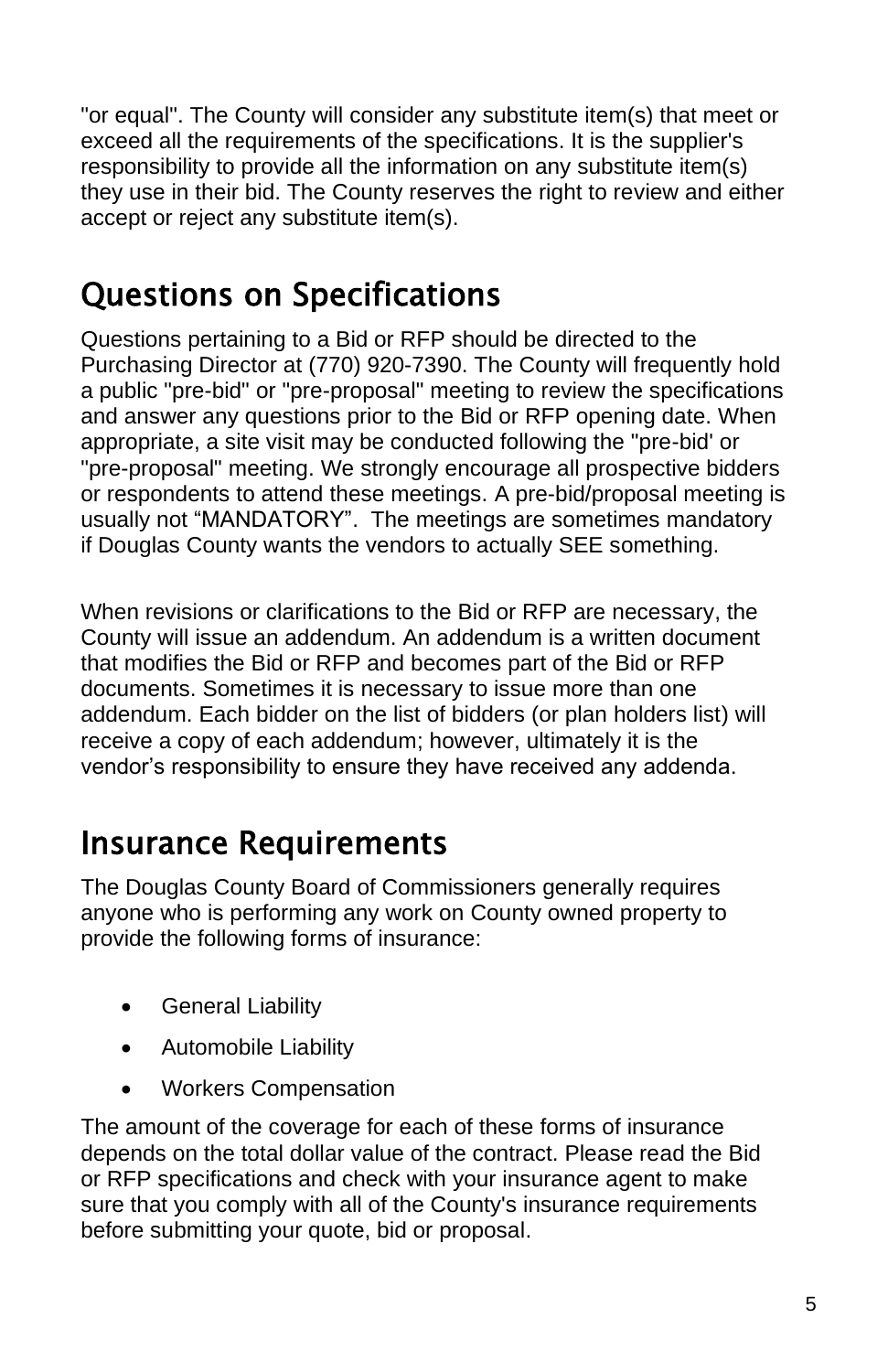# Submitting Your Bid or RFP

Be sure to read the entire Bid / RFP package and complete all the required documents. Check the figures to make sure that the unit prices and the extended amounts agree. In the event there is a discrepancy between the unit price and the extended amount, the unit price will prevail. Likewise, if there is a discrepancy between the amount shown in numbers and the amount shown in written words, the written words will prevail. Be sure to SIGN YOUR BID OR PROPOSAL BEFORE YOU SUBMIT IT. Bid and RFP opening times are strictly adhered to. Any bids or proposals submitted after the time specified in the Bid or RFP, or in an addendum, will not be accepted and will remain unopened. Faxed or other electronically submitted bids or proposals are NOT ACCEPTABLE unless stated otherwise in the bid documents. All bids or proposals need to be delivered to the County as specified in the bid or proposal specifications.

### Mistakes

If you realize that you have made a mistake in your bid or proposal prior to the opening date and time, you may take your package back and correct it and resubmit it before the opening date and time, or you may submit a sealed statement clarifying the error before the opening date and time. Last minute cost modifications written on the outside of an envelope are not valid.

Bids and proposals **CAN NOT** be corrected or withdrawn after the bid opening date and time.

# What is "*Piggybacking?*"

In short, "piggybacking" refers to using competitive Bid's / RFP's obtained by other governmental entities or requested earlier by Douglas County. The County may utilize a competitive Bid / RFP solicited by any other municipal, county, state, federal governmental agency, any combination of such agencies or any other competitive Bid / RFP deemed to be in the best interest of the County. By piggybacking other Bid's / RFP's the County can avoid the time consuming process of soliciting bids for the same commodity or service. Generally, we piggyback Bid's / RFP's that are less than one year "old" and where the pricing is still being honored by the vendor.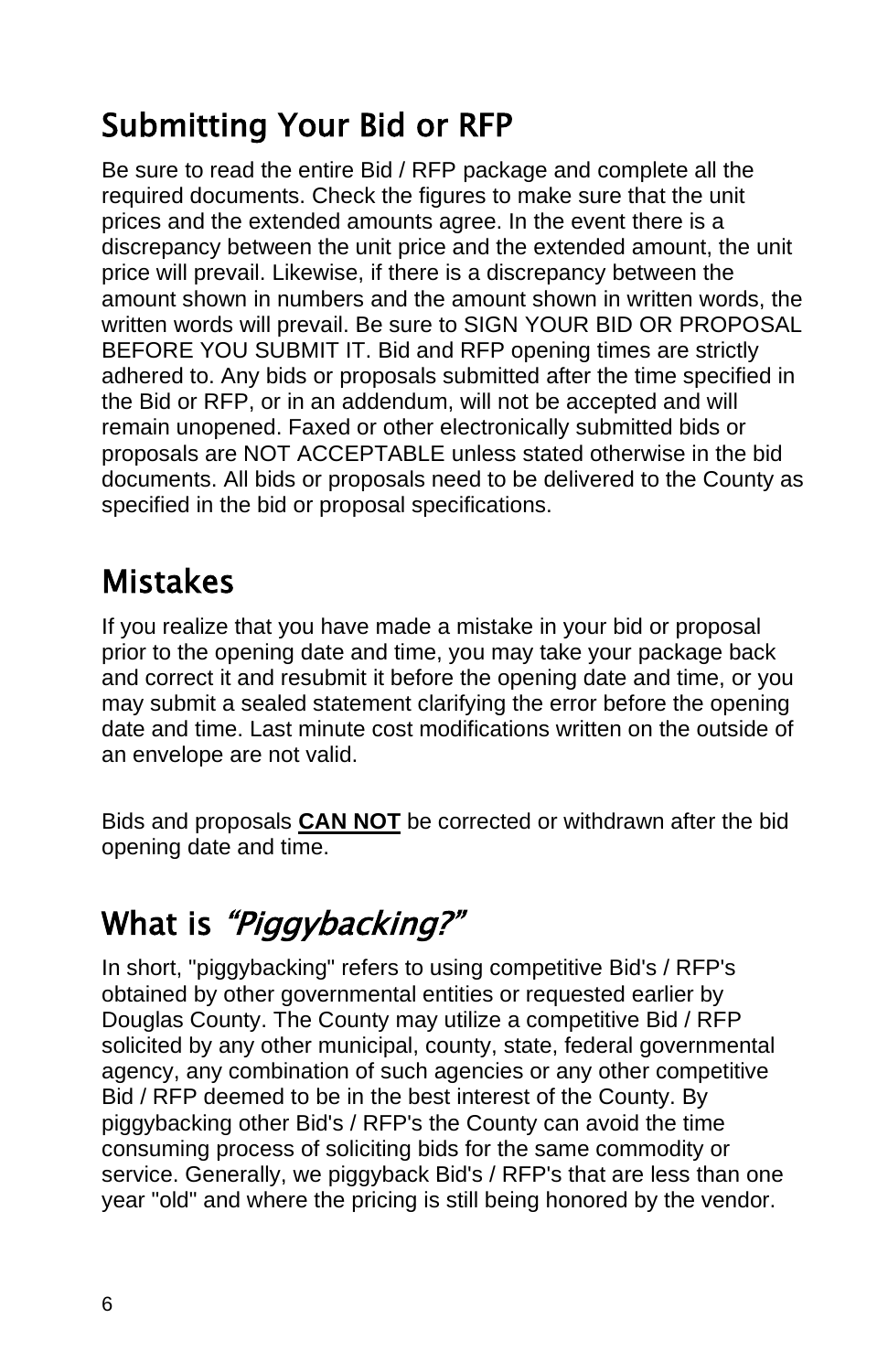We also purchase directly off the State Term contract, which, as the name implies, are bids solicited and awarded by the State of Georgia. The State of Georgia offers State negotiated agreements, which permits, but does not obligate, us to purchase supplies and services without soliciting bids or quotes. Please advise us of any Term contracts or agreement you have been awarded by the State of Georgia, or of contracts that have been awarded to you by other governmental entities.

# Award

Once quotes, bids, or proposals are received, the Purchasing Department and the department requesting the purchase will be involved in evaluating the results. For purchases valued \$50,000 and up, the Purchasing Director and the Evaluation Team can make a recommendation to the Board of Commissioners who, in turn, will vote on the award at a scheduled County Commission Meeting.

Once an award is made, a purchase order and/or a written contract is prepared with all the supporting documentation (i.e. insurance certificates, payment and performance bonds) attached. The appropriate parties then sign the purchase order or written contract document, and the order is placed.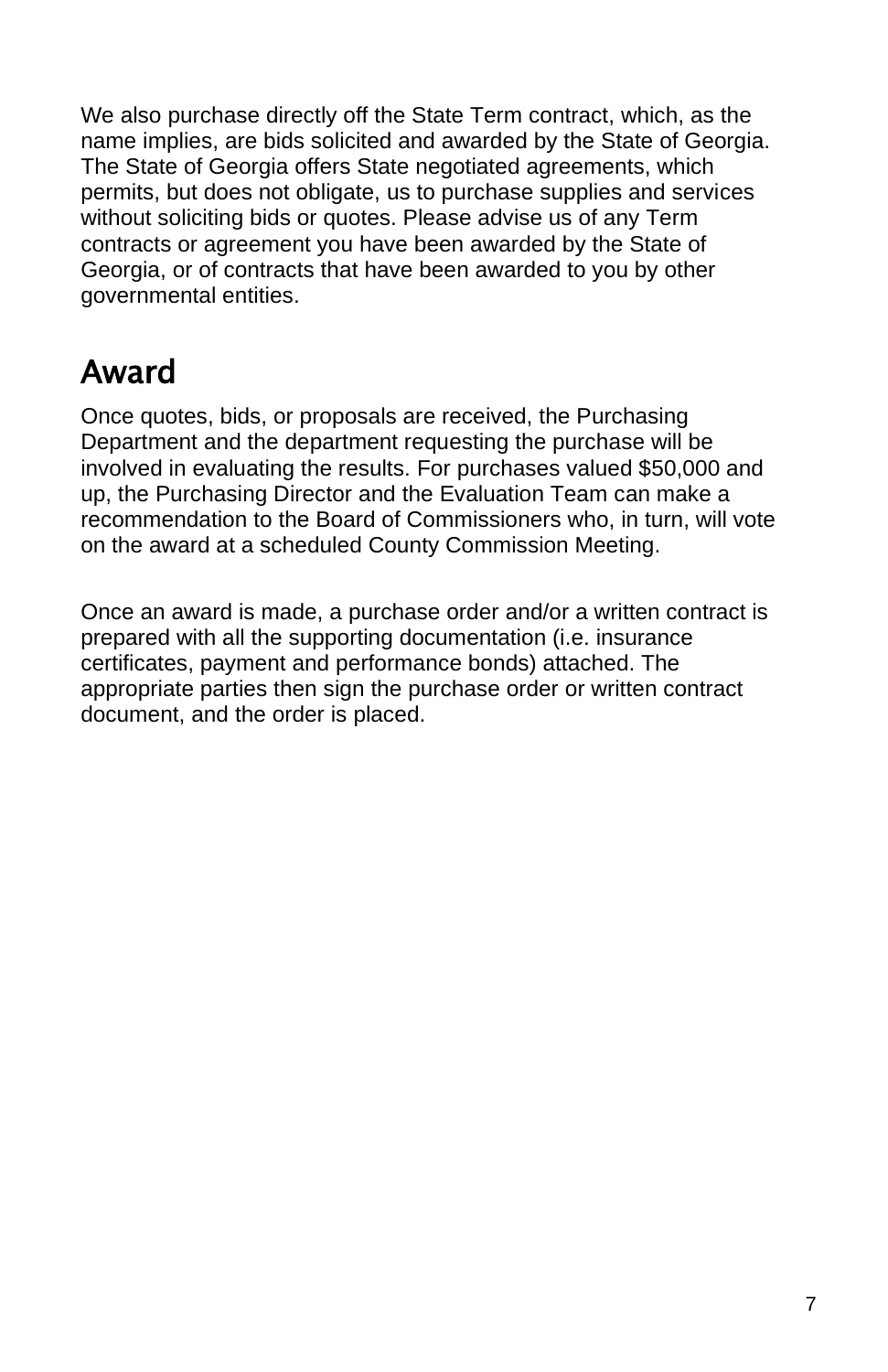### Payment

Payments are made from approved invoices. To avoid delays, submit a complete invoice that includes: the purchase order number, if applicable, a description of the item(s) or service, who received the item(s) or service, and the quantity, unit price, delivery charges and total price, along with any discount terms that may apply. The County will make payments in accordance with the County's Financial Policy. The County usually makes payments within 30-45 days after receipt of an approved invoice.

### Submit Invoices To:

Douglas County Board of Commissioners Finance Department, Accounts Payable 8700 Hospital Drive Douglasville, Georgia 30134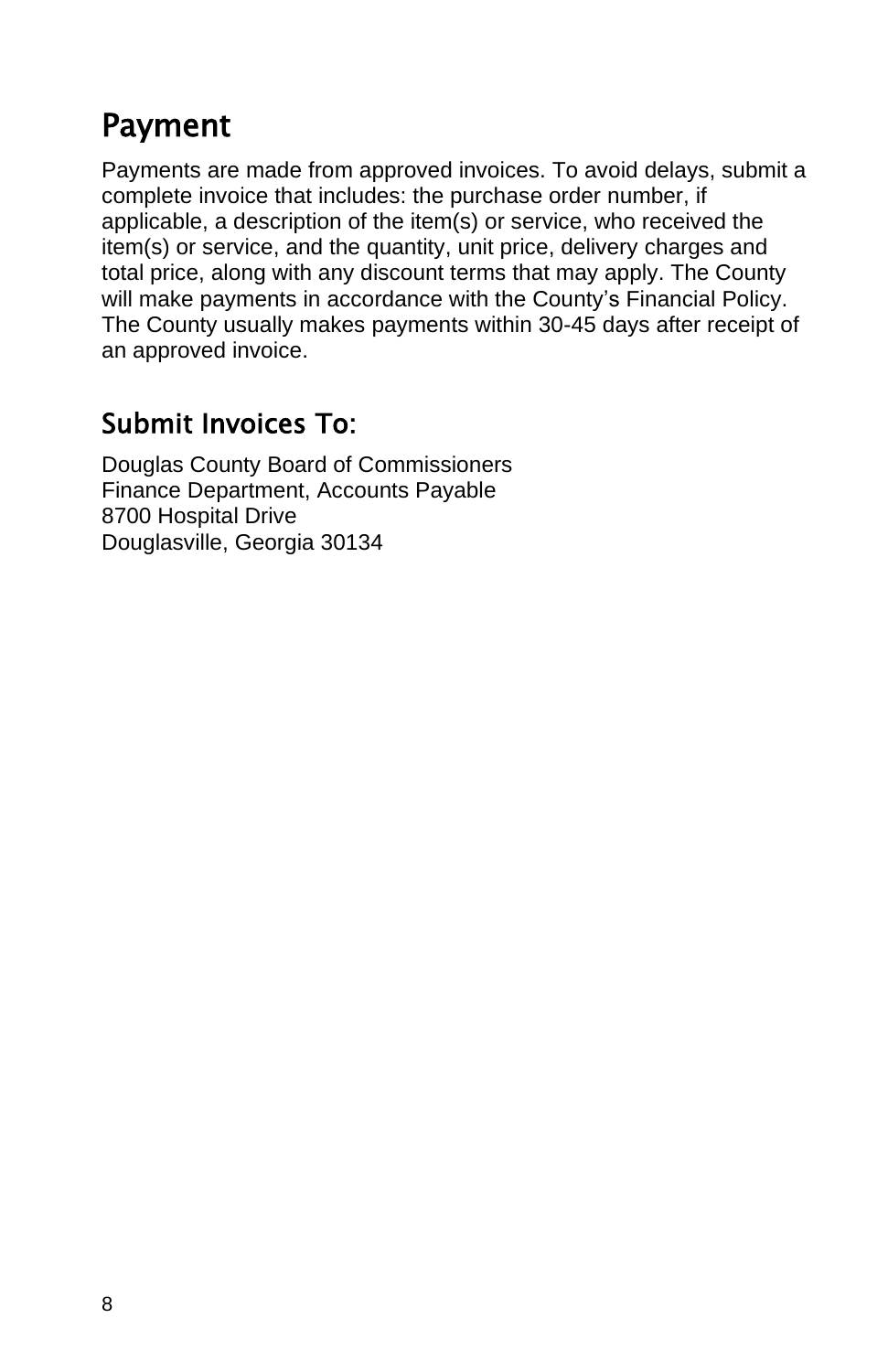# Most Frequently Asked Questions

#### **Q: How can I view Douglas County's Bids On-Line?**

**A:** Douglas County has available on our website a tool that administrates all Bids and RFPs with free access a[t www.celebratedouglascounty.com](http://www.celebratedouglascounty.com/) .

#### **Q: How can I be added to your vendor list?**

**A:** Please visit our website at [www.celebratedouglascounty.com](http://www.celebratedouglascounty.com/) and download a vendor application that will be submitted to the Purchasing Department once complete.

#### **Q: How do I know when a bid has been advertised?**

**A:** You can look on our website a[t www.celebratedouglascounty.com](http://www.celebratedouglascounty.com/) located under the Purchasing Department tab.

#### **Q: Where can I direct questions about a BID or RFP that is posted on the website?**

**A:** By contacting the Purchasing Department at (770)-920-7579, or by email at [dcpurchasing@co.douglas.ga.us](mailto:dcpurchasing@co.douglas.ga.us) .

#### **Q: Where can I obtain Specifications/Requirements for a BID/RFP?**

**A: 1)** Call the Purchasing Department at (770) 920-7579 **2)** Email a request to [dcpurchasing@co.douglas.ga.us](mailto:dcpurchasing@co.douglas.ga.us) .

#### **Q: Where will proposals be received?**

**A:** At the Douglas County Board of Commissioners Purchasing Department at 8700 Hospital Drive Douglasville, Georgia 30134.

#### **Q: What if I have objections about a bid?**

**A:** The Board reserves the right to reject any or all proposals. Any objections to the specifications/requirements as set forth should be filed in writing prior to the proposal deadline. Please contact the Purchasing Department with your concerns at (770) 920- 7579.

#### **Q: How can I obtain the results of a bid?**

**A:** You can call the Purchasing Department at (770) 920-7579, or look under the Bid Awards section on our website for the evaluation/tabulation.

#### **Q: What is the difference between a BID and an RFP?**